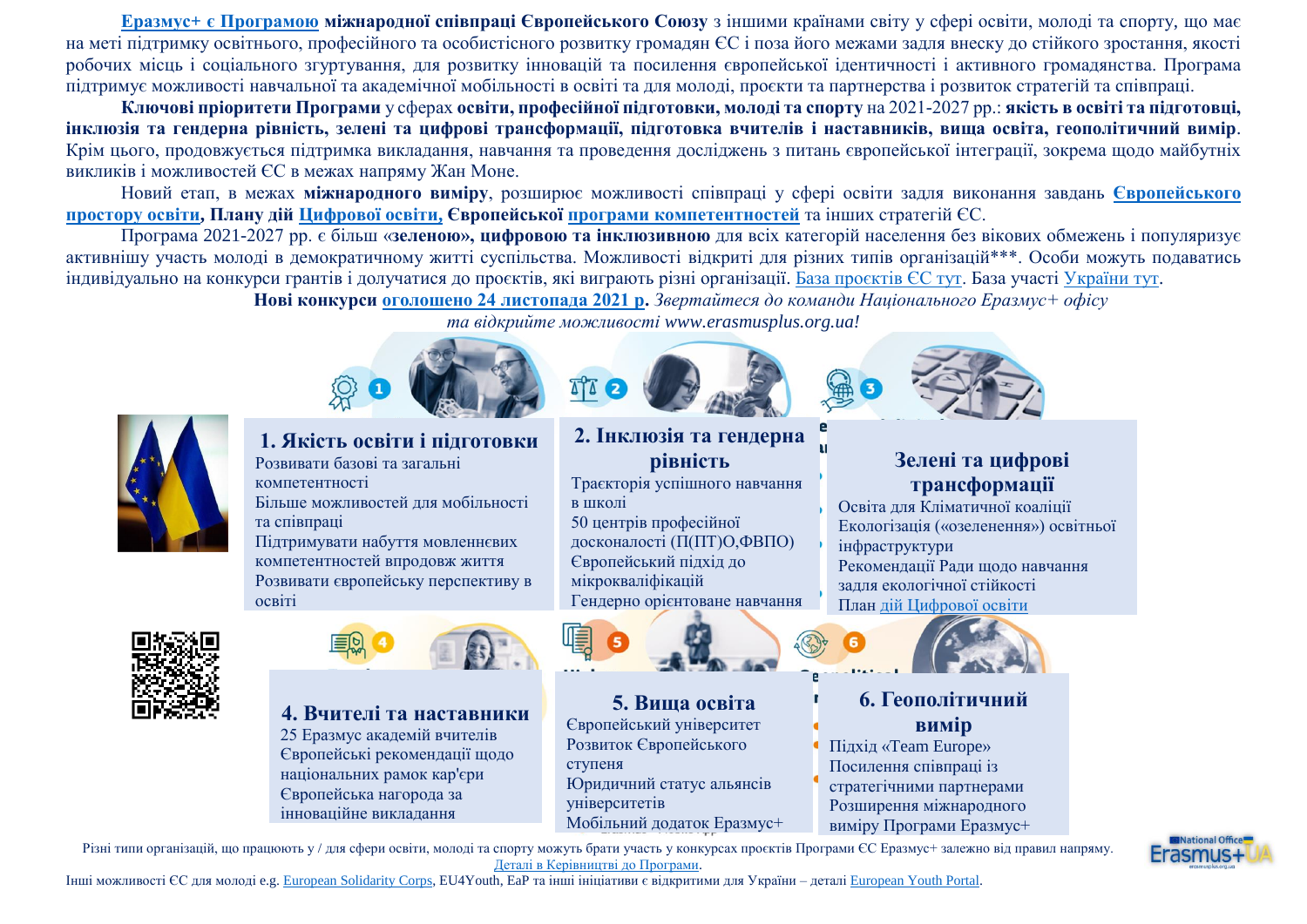**[Erasmus+ is the European Union Programme](https://ec.europa.eu/programmes/erasmus-plus/node_en)** that aims to support, through lifelong learning, the educational, professional and personal development of people in **education, training, youth and sport**, in Europe and beyond, to contribute to sustainable growth, quality jobs and social cohesion, to drive innovation and to strengthen European identity and active citizenship. It provides opportunities for learning mobility, projects and partnerships, policy development and cooperation.

**Key Programme priorities in education, training, youth and sport** for 2021-2027 are the following: **quality in education and training, inclusion and gender equality, green and digital transition, teachers and trainers, higher education, geopolitical dimension**. It also continues promoting **excellence in teaching and research** in the field of **European Union studies** worldwide under **Jean Monnet Action**.

The new Programme in 2021-2027 within **international dimension opportunities** have wider focus on the field of **education** with open opportunities for the **educational institutions**, supporting priorities and activities of the **[European Education Area,](https://ec.europa.eu/education/education-in-the-eu/european-education-area_en) Digital [Education Action Plan](https://ec.europa.eu/education/education-in-the-eu/digital-education-action-plan_en)** and the **[European](https://ec.europa.eu/social/main.jsp?catId=1223&langId=en)  [Skills Agenda](https://ec.europa.eu/social/main.jsp?catId=1223&langId=en)** and other EU Strategies. All details are described in the Erasmus+ [Programme Guide.](https://ec.europa.eu/programmes/erasmus-plus/resources/programme-guide_en) **New calls are open on 24 November 2021.**

The Programme is more **green, digital and socially inclusive** for people of all ages and backgrounds and promotes young people's participation in democratic life. It opens opportunities to different **types of organisations**\*\*\*. Individuals are encouraged to apply to the projects opportunities provided by organisations selected for funding. More information about the funded projects are at: EU Projects Results [Platform;](https://ec.europa.eu/programmes/erasmus-plus/projects/) Ukraine's [projects database.](https://erasmusplus.org.ua/erasmus/novyny-i-baza-proektiv.html)

*The [National Erasmus+ Office –](https://erasmusplus.org.ua/) Ukraine team is ready to help you and your organisation to join Erasmus+ Community successfully!*



Different types of organisations working in/for the field of education, youth and sport are eligible to become partners or associated partners in all actions, if relevant.